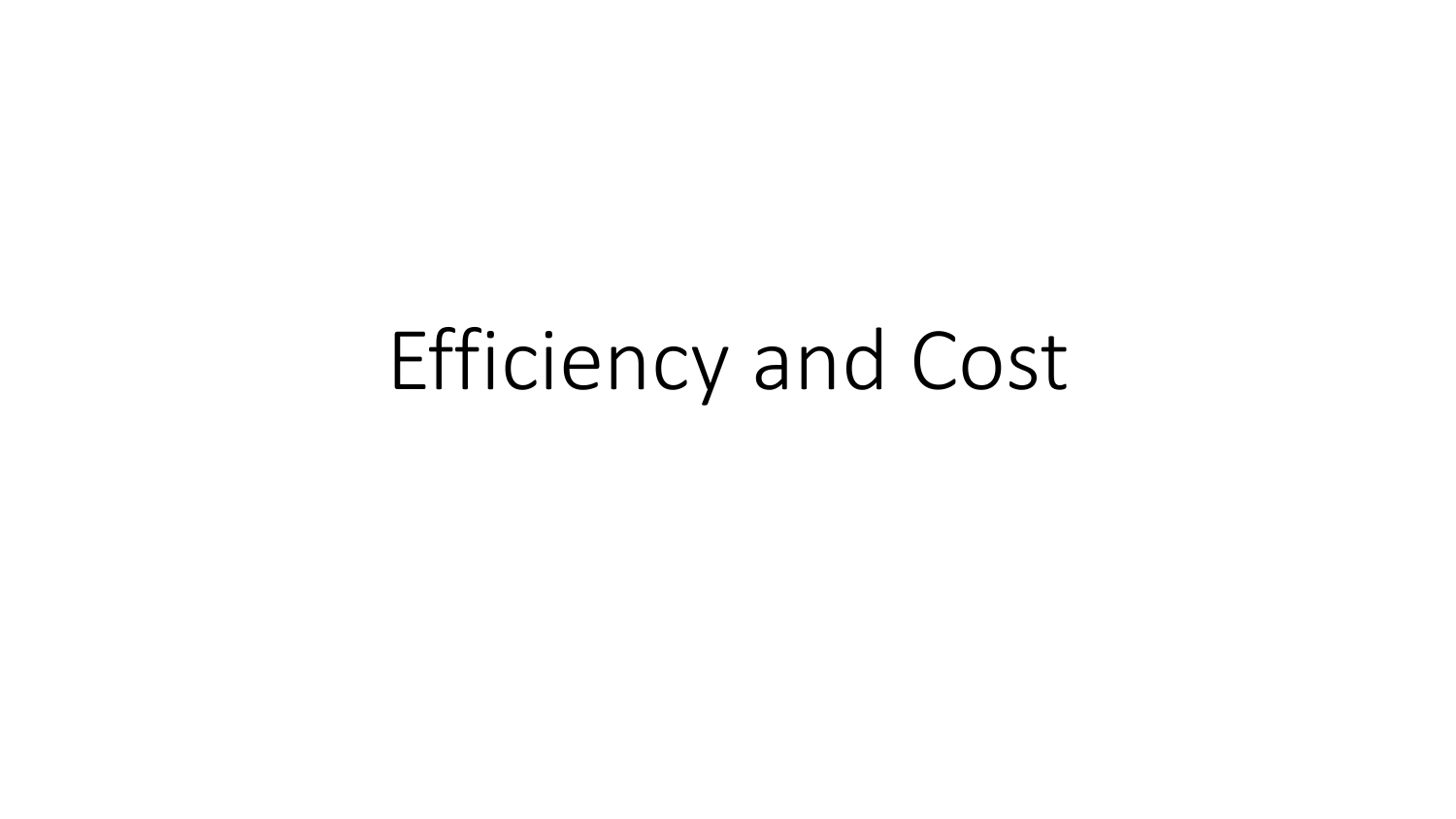## Why these topics

- For HL-LHC we have to become much more efficient!
	- LHCb and ALICE for Run3 (which is "tomorrow")
	- "*Ceterum censeo Carthaginem esse delendam*"
- Less than 10 years to figure out what to do, implement it and go to production
	- All this in a rapidly changing computing ecosystem
		- Fabric layer will see large changes, more species to farm, potentially new concepts
	- While spending most effort on getting the most out of Runs 1,2,3
- $\rightarrow$  WLCG get cracking NOW!